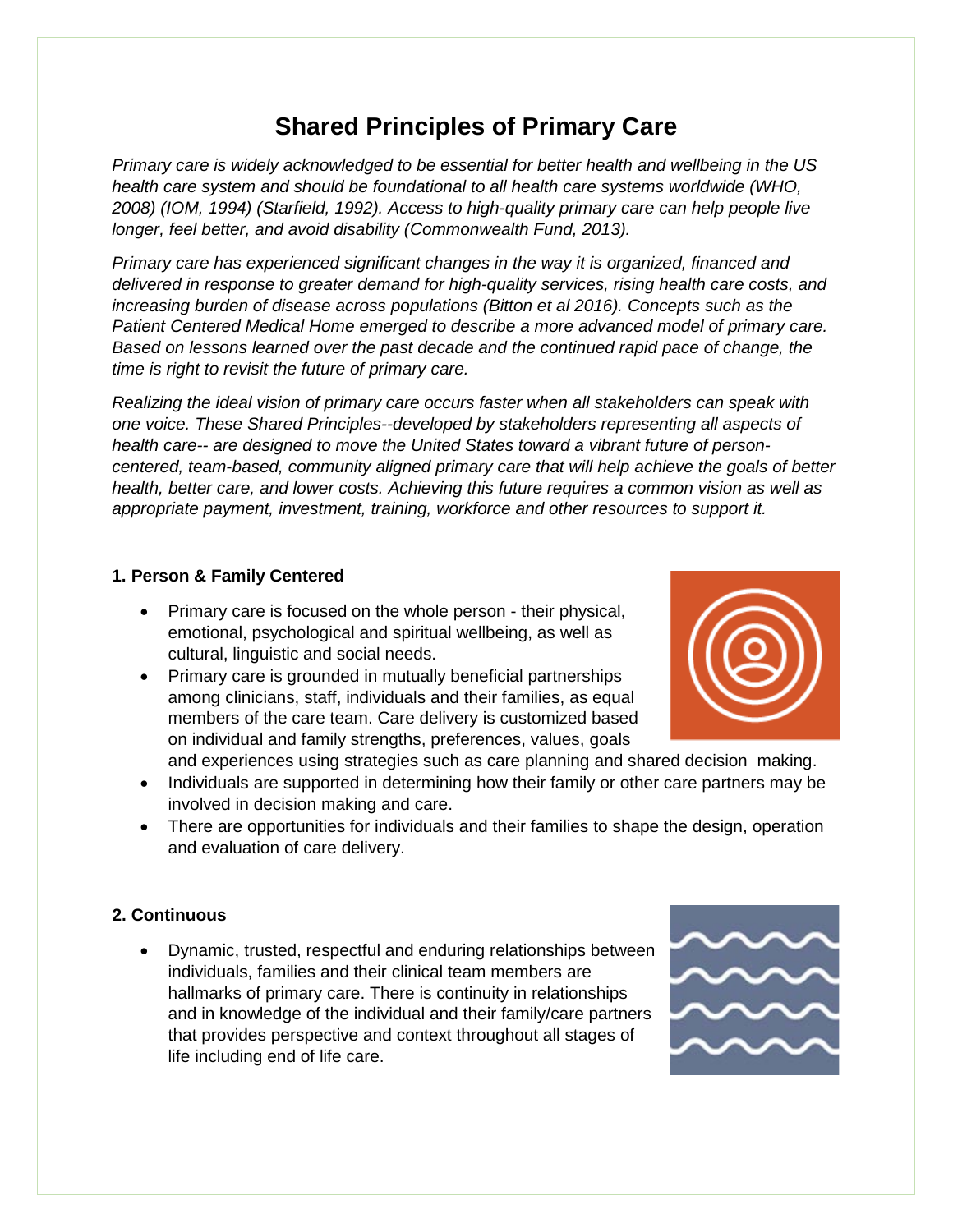#### **3. Comprehensive and Equitable**

- Primary care addresses the whole-person with appropriate clinical and supportive services that include acute, chronic and preventive care, behavioral and mental health, oral health, health promotion and more. Each primary care practice will decide how to provide these services in their clinics and/or in collaboration with other clinicians outside the clinic.
- Primary care providers seek out the impact of social determinants of health and societal inequities. Care delivery is tailored accordingly.
- Primary care practices partner with health and community-based organizations to promote population health and health equity, including making inequities visible and identifying avenues for solution.

#### **4. Team-Based and Collaborative**

- Interdisciplinary teams, including individuals and families, work collaboratively and dynamically toward a common goal. The services they provide and the coordinated manner in which they work together are synergistic to better health.
- Health care professional members of the team are trained to work together at the top of their skill set, according to clearly defined roles and responsibilities. They are also trained in

leadership skills, as well as how to partner with individuals and families, based on their priorities and needs.

#### **5. Coordinated and Integrated**

- Primary care integrates the activities of those involved in an individual's care, across settings and services.
- Primary care proactively communicates across the spectrum of care and collaborators, including individuals and their families/care partners.
- Primary care helps individuals and families/care partners navigate the guidance and recommendations they receive from other clinicians and professionals, including supporting and respecting those who want to facilitate their own care coordination.
- Primary care is actively engaged in transitions of care to achieve better health and seamless care delivery across the life span.